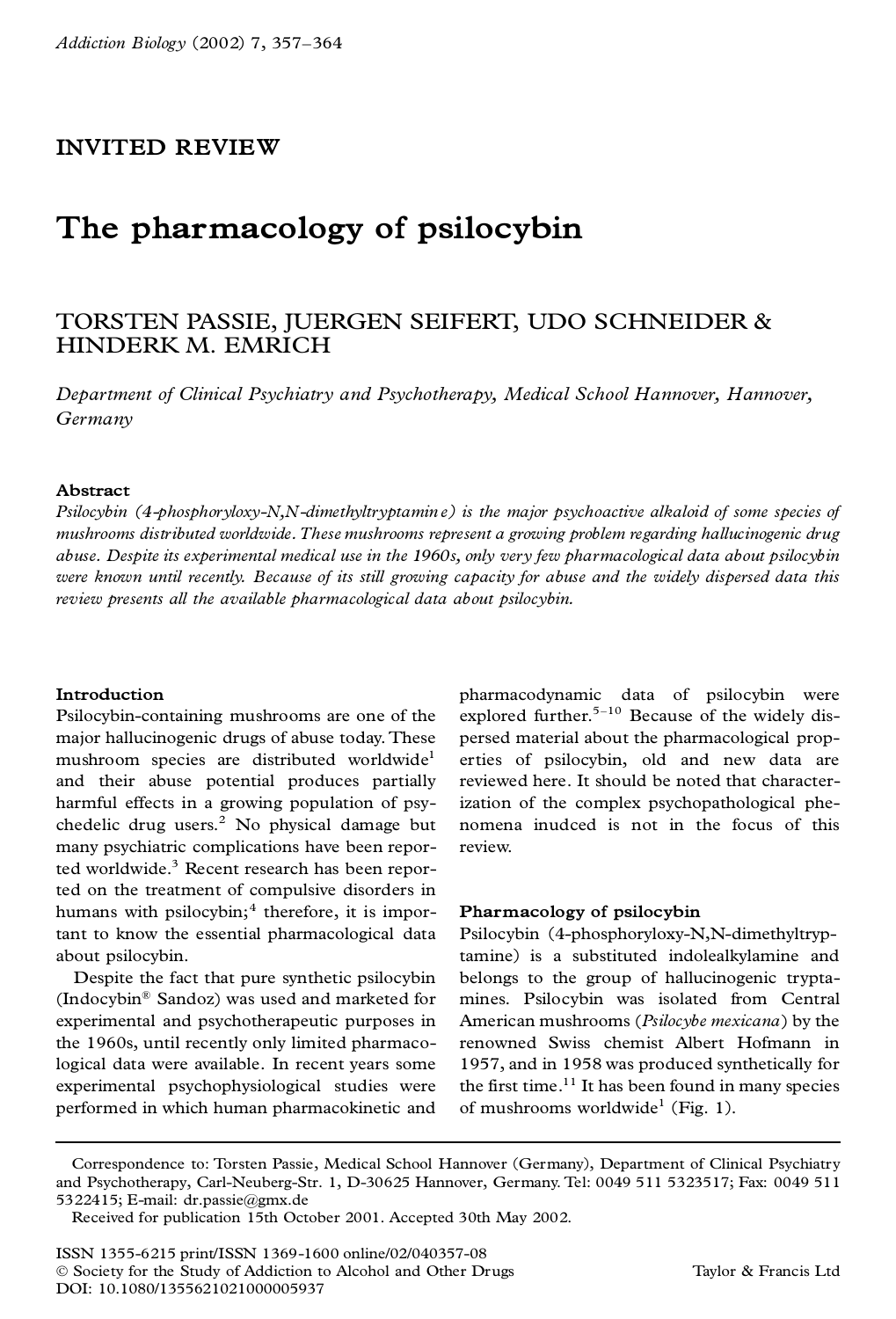

**Figure 1.** *Molecular structures of psilocybin and psilocin*.

#### *Psychic effects*

In a medium dosage (12–20 mg p.o.), psilocybin was found to produce a well-controllable altered state of consciousness. This state is marked by stimulation of affect, enhanced ability for introspection and altered psychological functioning in the direction of Freudian primary processes, known otherwise as hypnagogic experience and dreams.<sup>12</sup> Especially noteworthy are perceptual changes such as illusions, synaestesias, affective activation, and alterations of thought and time sense. The effects last from 3 to 6 hours.

After extensive tests in animals and humans, psilocybin was distributed worldwide under the name Indocybin® (Sandoz) as a short-acting and more compatible substance (than, for example, LSD) to support psychotherapeutic procedures.<sup>13</sup> Experimental and therapeutic use was extensive and without complications.<sup>14</sup>

## *Somatic effects*

Cerletti<sup>15</sup> reported an  $LD_{50}$  for mice with intravenous application of 280 mg/kg which may imply an  $LD_{50}$  of some grams of psilocybin in humans. In some *in vitro* experiments, except for an inhibitory effect on the neurotransmitter ser otonin, psilocybin showed no specific effects on isolated organs (intestines, heart) of guinea pigs and rats.<sup>15</sup> Characteristic autonomic effects of the neurovegetative system that were notable for the whole animal (mice, rats, rabbits, cats and dogs) with doses of 10 mg/kg s.c. included: mydriasis, piloerection, irregularities in heart and breathing rate and discrete hyperglycaemic and hypertonic effects.<sup>15</sup> Cerletti interpreted these effects as an

excitatory syndrome caused by central stimulation of the sympathetic system. In contrast to an autonomic excitatory syndrome, motor behaviour was muted.<sup>16–18</sup> Experiments with Rhesus monkeys (2–4 mg/kg i. p.) confirmed the above changes of physiological parameters and a central excitatory syndrome. After 20–40 minutes the EEG showed a disappearance of alpha activity and an increase of beta activity in the neo cortex.<sup>19</sup> In two early non-blind studies in healthy volunteers  $(n=12, 0.12-0.15 \text{ mg/kg} \text{ p.o.})$ ,<sup>20</sup>  $(n=22, 10 \text{ mg p.o.})^{21}$  the EEG showed variations of visual evoked potentials and decrease in alpha and theta frequencies. There were no changes in the electroretinogram.<sup>21</sup>

The somatic effects in humans were investigated first by Quetin $^{22}$  in a non-blind study in healthy volunteers  $(n=29, 8-12 \text{ mg p.o.}, \text{ i.m.}).$ The physiological changes which were noted regularly are listed in Table 1. These effects were confirmed qualitatively by another early non blind study ( $n = 16$ , 0.11 mg/kg p.o.).<sup>33</sup> Discrete changes of RR and pulse were also confirmed in a recent double-blind placebo-controlled study  $(n=8, 0.2 \text{ mg/kg p.o.})$ , as shown in Table  $2.^9$  The effects described were barely noticeable and should be interpreted as secondary pharmacological effects, induced mainly by the sympathomimetic excitation syndrome.<sup>24</sup> Hollister *et al.*<sup>25</sup> found no significant aberrations of the aforementioned parameters in one subject after adminstration of psilocybin for 21 consecutive days with increasing dosages (1.5 mg increased to 25mg p.o. in three doses per day). Electrolyte levels, liver toxicity tests and blood sugar levels remained unaffected. $23-25$  Human leucocytes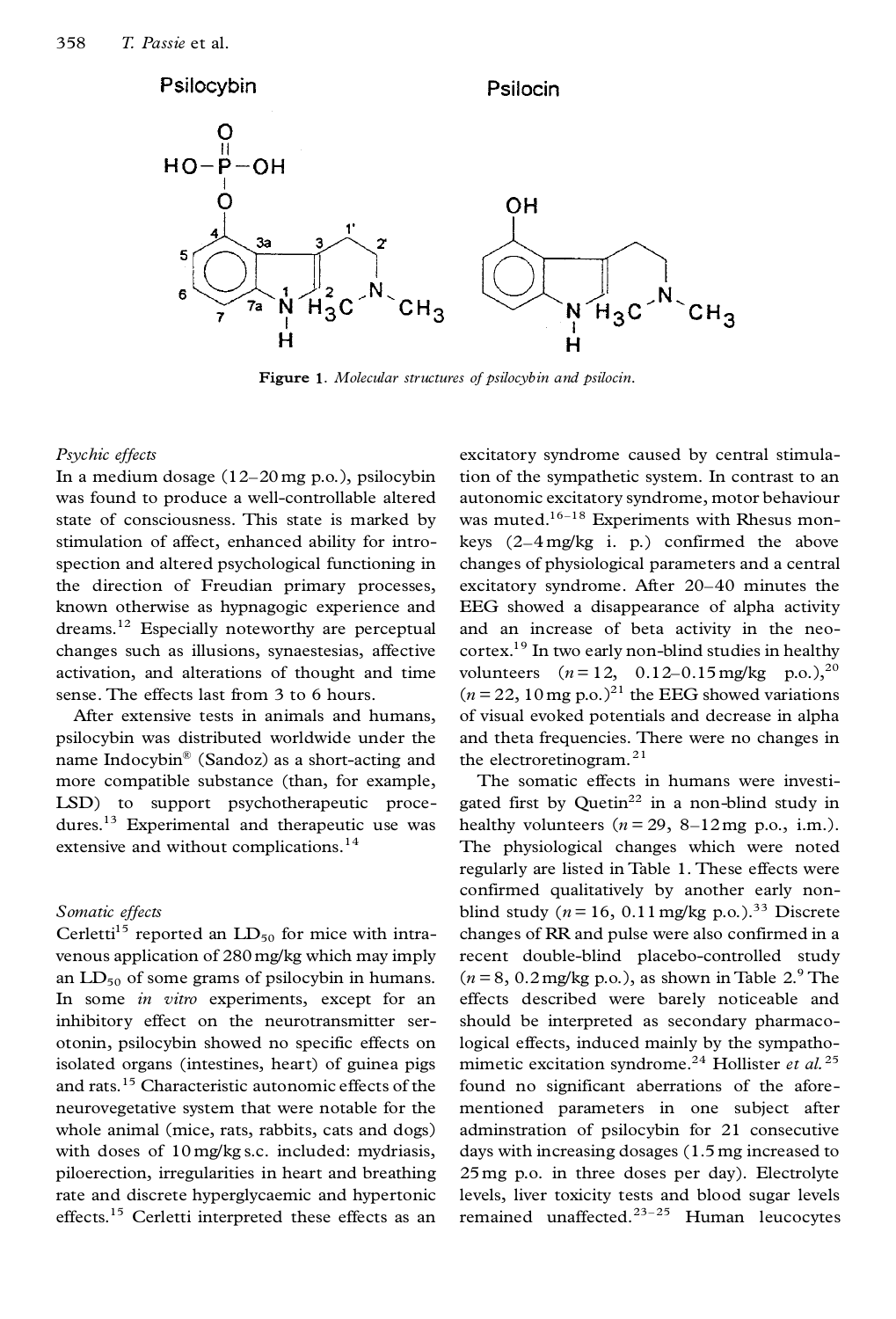**Table 1.** *Somatic symptoms*

|                         | Percentage of subjects |  |
|-------------------------|------------------------|--|
| Midriasis               | 93%                    |  |
| Heart frequency         |                        |  |
| Accelerated             | 56%                    |  |
| Slowed                  | 13%                    |  |
| Variable                | 31%                    |  |
| No change               | $0\%$                  |  |
| Arterial blood pressure |                        |  |
| Hypotension             | 34%                    |  |
| Hypertension            | 28%                    |  |
| Instability             | 22%                    |  |
| No change               | 16%                    |  |
| Nausea                  | 44%                    |  |
| Reflexes tendineae      |                        |  |
| Increased               | 80%                    |  |
| Decreased               | $6\%$                  |  |
| No change               | 13%                    |  |
| Dysmetry                | 16%                    |  |
| Tremor                  | 25%                    |  |

Modified from ref. 22.  $N = 30$ ,  $8-12$  mg psilocybin i.m., p.o.

were found by Quetin<sup>23</sup> ( $n = 29$ , 8–12mg p.o., i.m.) and Hollister *et al.*<sup>25</sup>( $n = 16$ , 0.06–0.2mg/ kg p.o., s.c.) to be reduced in number temporarily between the second and fourth hour after psilocybin. In a recent double-blind placebo-controlled study  $(n=8, 0.2 \text{ mg/kg} \text{ p.o.})$  endocrine activity (cortisol, prolactin, growth hormone) was found not to be affected significantly by psilocybin.<sup>9</sup>

Experiments in mice (4, 8 and 16mg/kg) with the micronucleus test, highly sensitive to the chromosome-breaking potential of substances, found no evidence for genetic aberrations through psilocybin.<sup>26</sup> In mutagenicity testing it is not possible at present to prove the mutagenic potential of a compound in a single test system. Results of other tests are required to confirm these negative results.

#### **Pharmacokinetics**

Pharmacokinetic studies showed that 50% of <sup>14</sup>C-labelled psilocybin was absorbed following oral administration. The isotope is distributed almost uniformly throughout the whole body.27,28 As part of a recent double-blind placebo-controlled psychopathological study  $(n=13, 0.2 \,\text{mg/kg} \,\text{p.o.})$ , Holzmann<sup>5</sup> assayed psilocybin metabolites in human plasma and urine by HPLC as part of an investigation of the

**Table 2.** *Blood pressure and heart rate changes*

|                                 | Mean/SD         |
|---------------------------------|-----------------|
| Systolic blood pressure (mmHg)  | $25.9 \pm 11.7$ |
| Diastolic blood pressure (mmHg) | $10.0 \pm 7.6$  |
| Heart rate                      | $10.4 + 12.6$   |

From ref. 9.  $N = 8$ , 0.2 mg/kg psilocybin p.o.

pharmacokinetics of psilocybin and psilocin. In another recent double-blind placebo-controlled study ( $n = 6$ , 0.5–3 mg i.v.;  $n = 6$  0.22 mg/kg p.o.) Hasler *et al.*<sup>6</sup> used HPLC with column-switching coupled with the electrochemical detection procedure for reliable quantitative determination of psilocybin metabolites. Altogether, four metabolites of psilocybin have been identified (Fig. 2):

- d 4-hydroxy-N,N-dimethyltrypt-amine (Psilocin);
- d 4-hydroxyindole-3-yl-acetaldehyde (4H1A);
- d 4-hydroxyindole-3-yl-acetic-acid (41-IIAA); and
- d 4-hydroxytryptophol (41-IT).

According to the two above-mentioned pharmacokinetic studies in humans it was found that after oral administration (on an empty stomach), psilocybin is detectable in significant amounts in the plasma within 20–40 minutes. Psychological effects occur with plasma levels of  $4-6 \mu g/ml^{5,6}$ The threshold dose depends on interindividual differences, but may be in the range of 3–5 mg p.o. for a subjectively detectable sympathomimetic, but not hallucinogenic, effect as found in double-blind placebo-controlled trials.<sup>29</sup> The full effects occur with doses of 8–25 mg p.o. within 70–90 minutes. Psilocin appears in the plasma after 30 minutes. A significant first-pass effect with the vast majority of psilocybin converted into psilocin mainly by hepatic metabolism can be assumed.<sup>29</sup> Another early biochemical study showed psilocin to be the main, if not the solely pharmacologically active substance by decreasing the dephosphorylation of psilocybin to psilocin using a competetive substrate (beta-glycerophosphate) for blocking the alkaline phosphatase. $30$ Recent experimentation on rodent tissue presented more evidence for complete conversion of psilocybin to psilocin before entering systemic circulation.<sup>31</sup> This assumption is also supported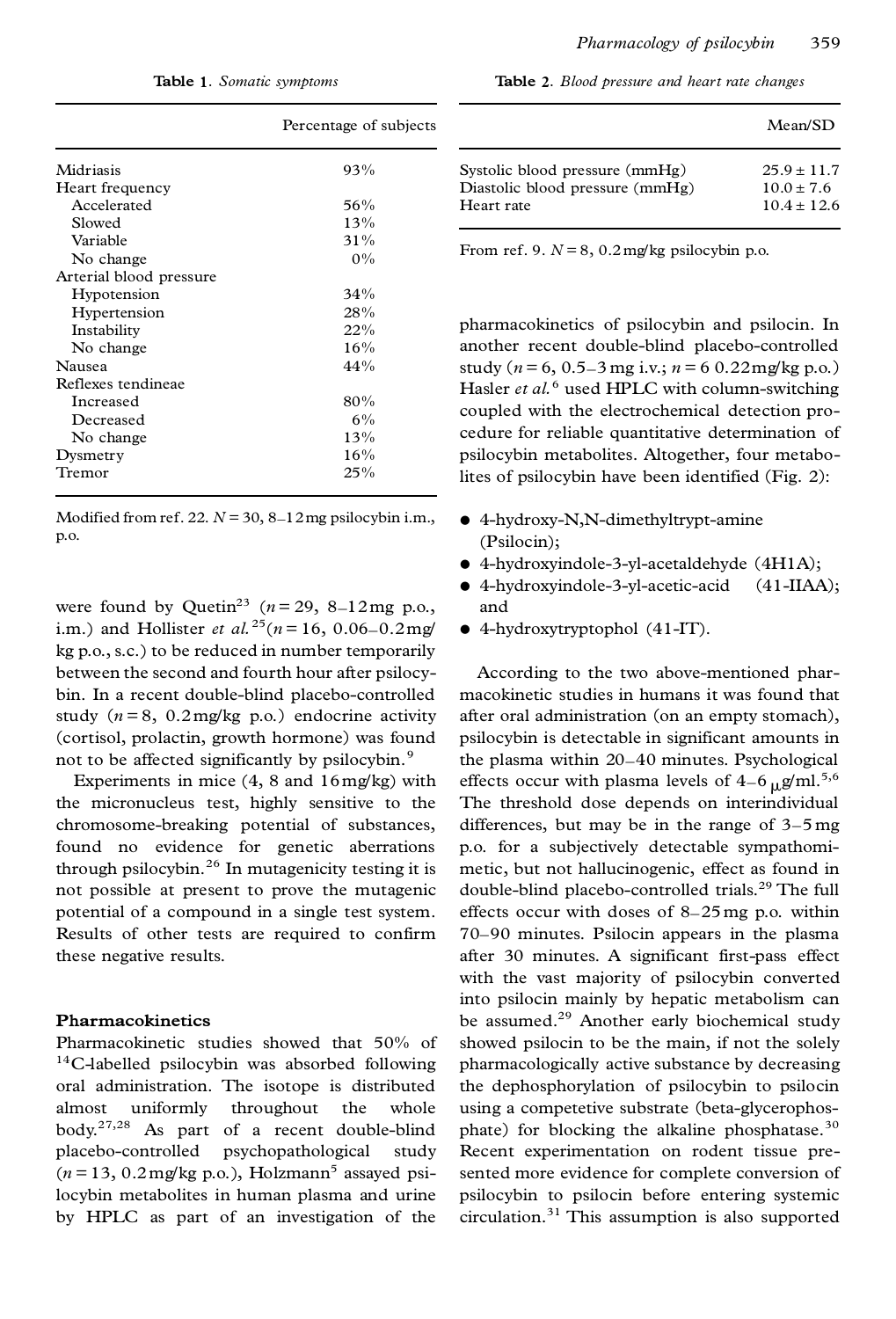

**Figure 2.** *Metabolism of psilocybin*.

by the finding that equimolar amounts of psilocybin and psilocin evoke qualitatively and quantitatively similar psychotropic effects in humans.<sup>32</sup> Psilocybin could therefore be referred to as a prodrug. However, because of the lack of reliable analytical methods for the determination of psilocybin in human plasma, it was not possible to prove this assumption by showing the absence of the parent drug in plasma after psilocybin administration. After a rapid increase of psilocin plasma levels a plateau of about 50 minutes follows, after which there is a relatively slow decline of the curve, ending at about 360 minutes. This is confirmed by the subjective impressions of the subjects and Leuner's diagram of the clinical course (Fig.  $3$ ).<sup>13</sup> An interesting fact may be the much shorter half-life (mean  $74.1 \pm 19.6$  minutes i.v. compared to  $163 \pm 64$  minutes p.o.) and duration of action (subjective effects lasting only 15–30 minutes) when psilocybin is given intravenously, as performed in a recent double-blind placebo controlled trial.<sup>29</sup>

Despite weight-specific dosage used in recent human studies, the plasma concentration-time curves indicate highly variable plasma concentrations. However, the timing of the maximum plasma concentration is after approximately 80 minutes (Fig.  $4$ ).<sup>6</sup>

The elimination of glucuronidated metabolites as well as unaltered psilocybin  $(3-10\%)$  was found to occur through the kidneys. Approximately two-thirds of the renal excretion of psilocin is completed after 3 hours, but with great interindividual differences. The mean elimination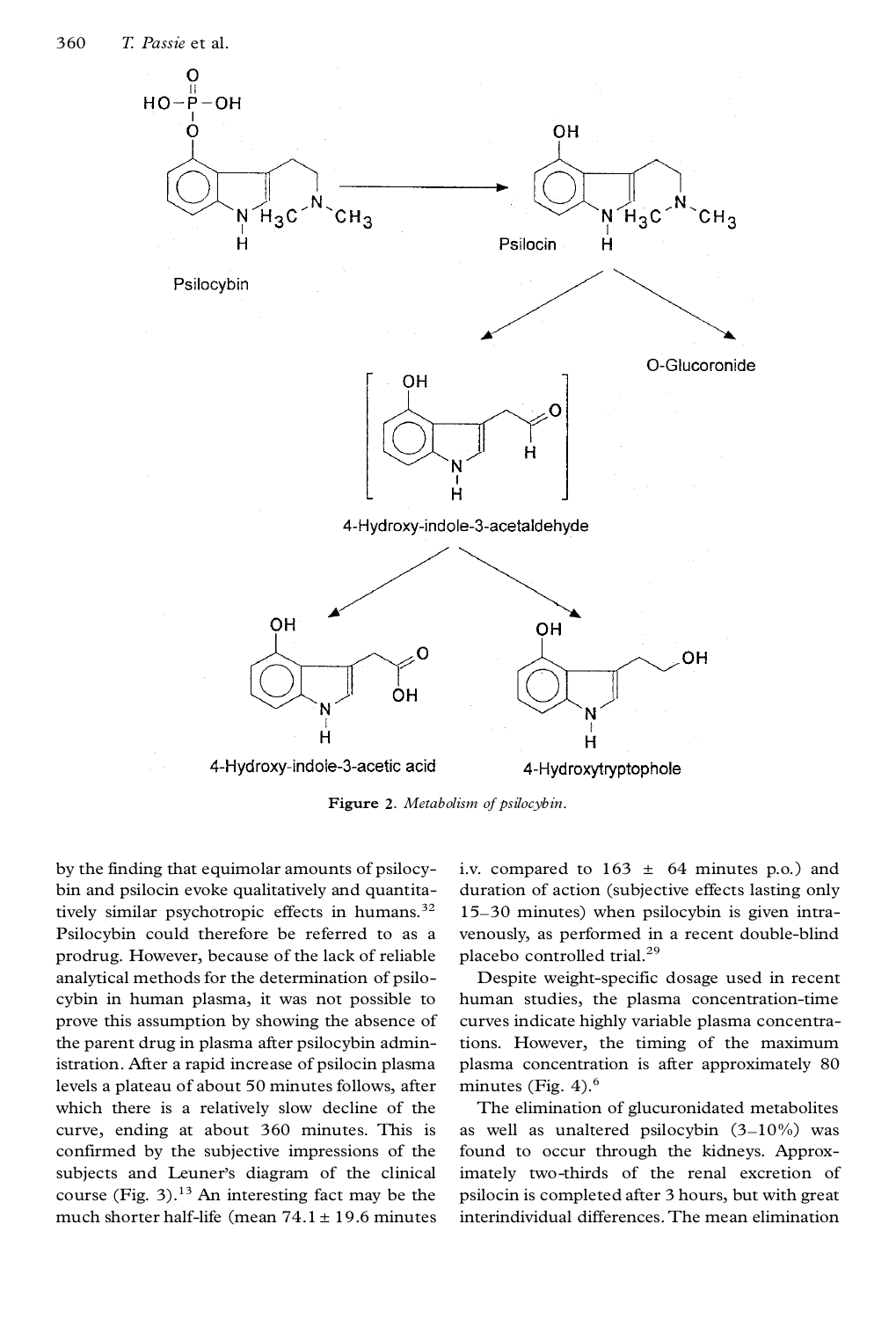

**Figure 3.** *Course of clinical effects of LSD, psilocybin and CZ-74 (a psilocybin-derivative)*.<sup>13</sup>



**Figure 4.** *Time-course of plasma levels for psilocin after 0.224mg/kg body weight psilocybin p.o. (n= 6)*.<sup>6</sup>

half-life of psilocin is 50 minutes (Fig. 5, Table  $3)$ .<sup>5</sup>

In two early single-blind randomized comparative studies a dose of  $100_{\mu}$ g psilocybin was reported as equivalent to 1  $_{\mu}$ g LSD and 1000  $_{\mu}$ g mescaline. $33,34$  Even though significant tolerance is known to occur with repeated use of psilocybin, the development of physical dependence does not occur.35,36 Other early single-blind experiments showed cross-tolerance of psilocybin and LSD.<sup>37,38</sup>

#### *Pharmacodynamics*

Two recent double-blind placebo controlled PET (positron emission tomography) studies using [F-18]-fluorodeoxyglucose showed brain metabolic activation under the influence of psilocybin. Gouzoulis *et al.*<sup>8</sup> ( $n = 8$ , 0.20 mg/kg p.o.) found no increase of global brain metabolism, while Vollenweider *et al.*<sup>7</sup> ( $n = 15$ , 0.26 mg/kg p.o.) found a general increase of cortical metabolism. Vollenweider *et al.* found increased metabolism bilaterally in the frontomedial and frontolateral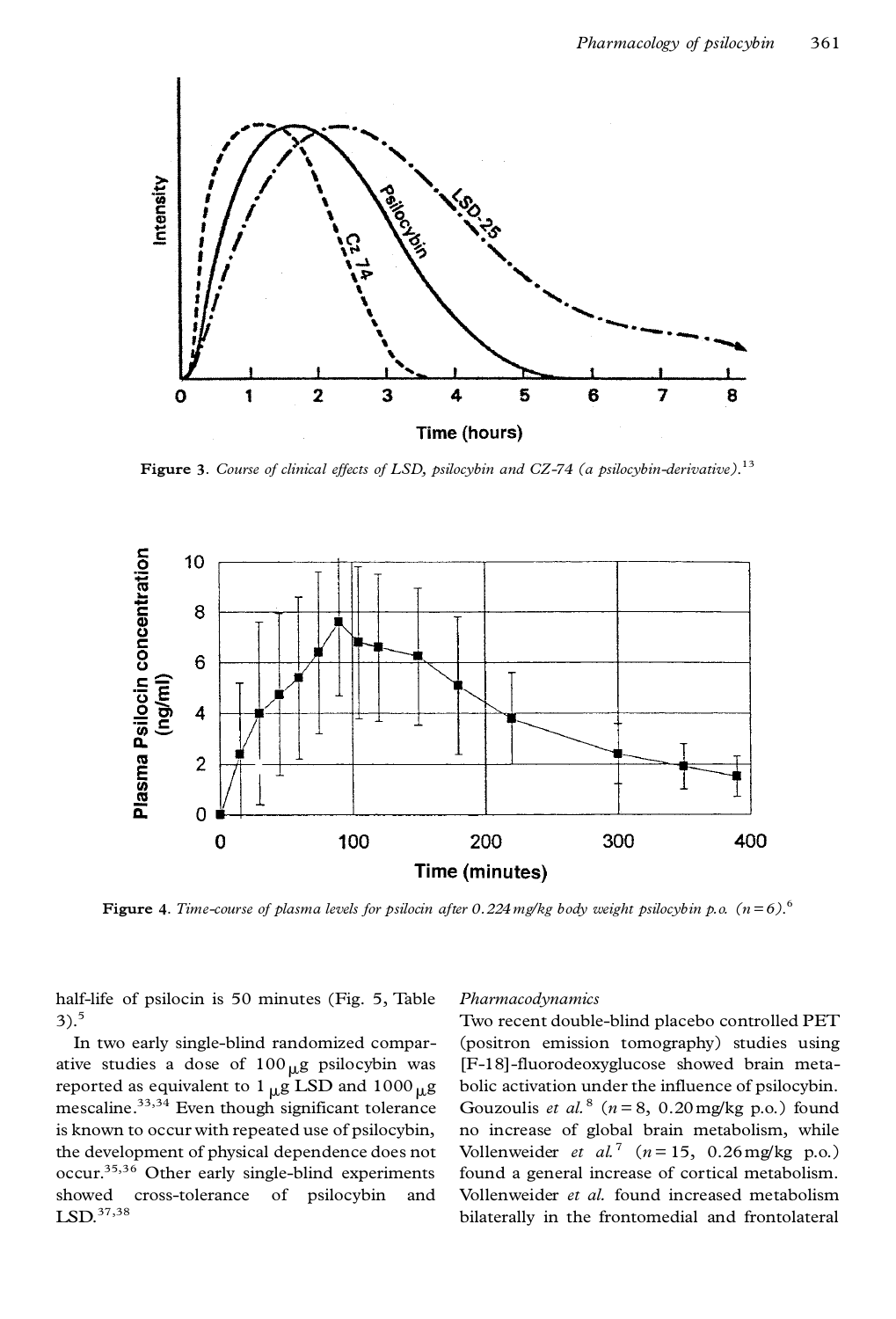

**Figure 5**. Mean urine excretion rate of psilocin after 0.224 mg/kg psilocybin p.o.  $(n=8)$ .<sup>6</sup>

cortex (24%), as well as in the anterior cingulate gyrus (25%), the temporal-medial cortex (25%) and the basal ganglia (19%).The smallest increases were found in the sensorimotor (15%) and the occipital cortex (14%). Furthermore, an increase of the frontal-occipital metabolic gradient occurs.<sup>7</sup> Regional activation was especially high in the right hemispheric frontotemporal cortical regions and decreased in the thalamus.<sup>8</sup>

Psilocybin interacts mainly with serotonergic neurotransmission (5-HT1A, 5-HT1D, 5-HT2A and 5-HT2C receptor subtypes). It binds with high affinity at  $5-\text{HT2A}$  (Ki = 6 nM) and to a lesser extent at  $5-HT1A$  (Ki = 190 nM) receptors.<sup>39</sup> It should be noted that psilocybin and its active metabolite psilocin have—in contrast to the indoleamine LSD—no affinity for dopamine D2 receptors.<sup>40</sup> A recent double-blind placebocontrolled study  $(n = 15, 0.25 \text{ mg/kg} \text{ p.o.})$  with ketanserin pre-treatment (20 mg/40 mg p.o.) showed that the psychotomimetic effects of psilocybin can be blocked completely using the preferential 5HT2A receptor antagonist ketanserin. $41$  It is probable, therefore, that the effects of psilocybin are mediated mainly via activation

of presynaptic 5HT2A receptors. However, pretreatment with the D2 receptor antagonist haloperidol also reduces psilocybin-induced psychotomimesis, which raises the possibility that psilocybin-induced psychotomimesis is a secondary response to increased dopaminergic transmission, as demonstrated recently in a double-blind placebo-controlled PET study in humans  $(n=7,$ 0.25 mg/kg p.o.) using the D2-receptor ligand [11C] raclopride.<sup>42</sup> Functional interactions of central dopaminergic and serotoninergic systems have been well demonstrated.<sup>43,44</sup>

In experiments with rats, Aghajanian $45$  showed psilocybin to interact mainly with serotonin receptors of the dorsal raphe nucleus. Because of its inhibiting influence on neurones of the dorsal raphe nucleus an activation of noradrenergic neurones of the nearby locus coeruleus is induced. The locus coeruleus represents a major center for the integration of sensory input. This may explain some forms of perceptual alterations such as synaesthesias. Another hypothesis generated in the course of recent human studies with psilocybin assumed that alterations of different feedback-loops between cortex and thalamus are

**Table 3.** *Pharmacokinetic parameters of psilocin, the active metabolite (N = 8, 0.224 mg/kg psilocybin p.o.)* 6

|          | $C_{\text{max}}$ [ng/ml plasma] | $t_{\rm max}$ [min] | $AUCo_{\infty}$ [ng min/ml] | $t_{1/2}$   | $Fabs[\%]$ |
|----------|---------------------------------|---------------------|-----------------------------|-------------|------------|
| Mean(SD) | 8.2(2.8)                        | 105(37)             | 1963 (659)                  | 163.3(63.5) | 52.7(20.4) |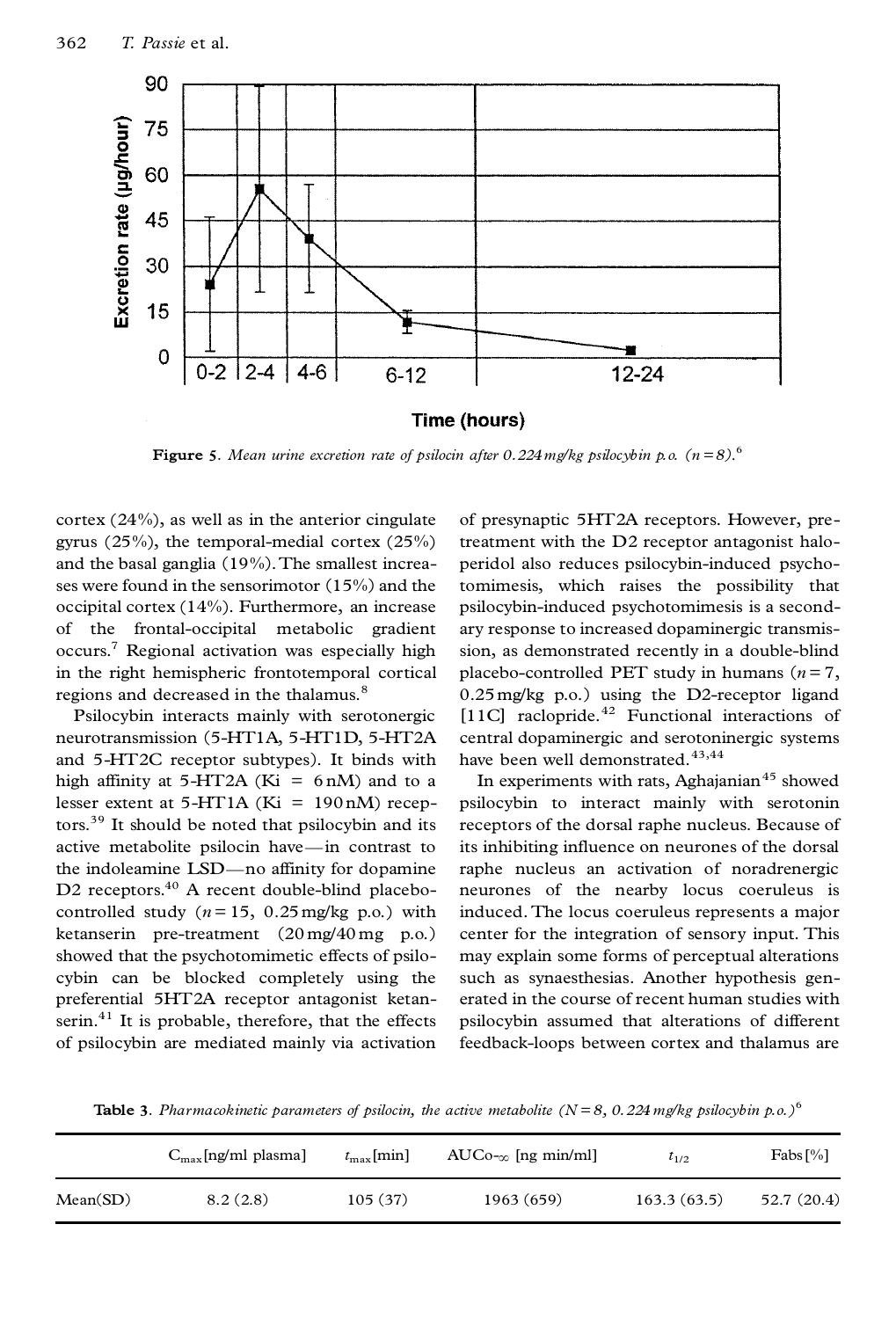responsible for an "opening of the thalamic filter for sensory input" as the cause of the psilocybin induced frontal hyperfrontality, as shown in PET studies.<sup>7</sup>

The evidence reviewed suggests psilocybin to exhibit low toxicity and may be seen as physiologically well tolerated. However, most studies are old and do not meet contemporary standards for safety studies. In particular, properly con ducted safety pharmacology studies are lacking. Complications may result mainly from its psychotomimetic effects in vulnerable individuals, especially under uncontrolled conditions.

### **Acknowledgements**

We should like to thank Felix Hasler, PhD, for permitting the use of some of the figures in the text.

#### **References**

- 1. Stamets P. Psilocybin mushrooms of the world. Olympia, WA: Ten Speed Press, 1996.
- 2. Pollock SH.The psilocybin mushroom pandemic. J Psychedelic Drugs 1975;7:73–84.
- 3. Pierrot M, Josse P, Raspiller MF *et al*. Intoxications par champignons hallucinogenes. Ann Med Interne (Paris) 2000; 151 (suppl.):BB16–19.
- 4. Delgado PL, Moreno FA. Hallucinogens, ser otonin, and obsessive-compulsive disorder. J Psychoactive Drugs 1998;30:359 –66.
- 5. Holzmann PP. Bestimmung von Psilocybin-Metaboliten im Humanplasma und -urin. Tübingen: PhD Dissertation University of Tübingen (Germany), 1995.
- 6. Hasler F. Untersuchungen zur Humanpharmakokinetik von Psilocybin. Berne: PhD Dissertation University of Berne (Switzerland), 1997.
- 7. Vollenweider FX, Leenders KL, Scharfetter C *et al*. Positron emission tomography and [F-18] fluorodeoxyglucose studies of metabolic hyperfrontality and psychopathology in the psilocybin model of psychosis. Neuropsychopharmacology 1997;16: 357–72.
- 8. Gouzoulis-Mayfrank E, Schreckenberger M *et al*. Neurometabolic effects of psilocybin, 3,4-methylenedioxyethylamphetamine (MDE) and d-methamphetamine in healthy volunteers. Neuropsychopharmacology 1999;20:565 –81.
- 9. Gouzoulis-Mayfrank E,Thelen B, Habermeyer E *et al*. Psychopathological, neuroendocrine and auto nomic effects of 3,4-methylenedioxyethylamphetamine (MDE), psilocybin and d-methamphetamine in healthy volunteers. Psychopharmacology 1999; 142:41–50.
- 10. Vollenweider FX. Advances and pathophysiological models of hallucinogenic drug actions in humans: a preamble for schizophrenia research. Pharmacopsychiatry 1998;31 (suppl.):92–103.
- 11. Hofmann A, Heim R, Brack A *et al*. Psilocybin und Psilocin, zwei psychotrope Wirkstoffe aus mexikanischen Zauberpilzen. Helv Chim Acta 1959;XLII:1557–72.
- 12. Leuner H. Die experimentelle Psychose. Berlin, Göttingen, Heidelberg: Springer, 1962.
- 13. Leuner H. Halluzinogene. Bern, Stuttgart, Wien: Huber, 1981.
- 14. Passie T. Psilocybin in der modernen Psychotherapie. Curare 1995;18:131–52.
- 15. Cerletti A. Etude pharmacologique de la psilocybine. In: Heim R, Wasson RG, editors. Les champignons hallucinogenes du mexique. Paris: Museum de historie naturelle; 1958, pp. 268–71.
- 16. Cerletti, A. Pharmacology of psilocybine. In: Bradley P, Deniker P, Radouco-Thomas C, editors. Neuro-psychopharmacology. Amsterdam: Elsevier; 1959, pp. 291–4.
- 17. Hofmann A, Heim R, Brack A *et al*. Psilocybin und Psilocin, zwei psychotrope Wirkstoffe aus mexikanischen Zauberpilzen. Helv Chim Acta 1959;XLII:1557–72.
- 18. Monnier M. Action de la psilocybine au cerveau du lapin. Experientia 1959;15:321–3.
- 19. Horibe M. The effects of psilocybin on EEG and behavior in monkeys. Act Nerv Sup 1974;16:40–2.
- 20. Da Fonseca JS, Cardoso C, Salgueiro E, Fialho ML. Neurophysiological and psychological study of psilocybin-induced modification of visual information processing in man. In: Bente D, Bradley PB, editors. Neuro-psychopharmacology, vol. 4. Amsterdam, London, New York: Elsevier; 1965, pp. 315–19.
- 21. Rynearson RR, Wilson MR, Bickford RG. Psilocybin-induced changes in psychologic function, electroencephalogram, and light-evoked potentials in human subjects. Mayo Clin Proc 1968;43: 191–204.
- 22. Quetin AM. La Psilocybine en psychiatrie clinique et experimentale. Paris: Medical Dissertation University of Paris, 1960.
- 23. HidalgoW. Estudio comparativo psicofisiologico de la mescalina, dietilamida del acido D-lysergico y psilocibina. Acta Med Venezolana 1960;8:56–62.
- 24. Delay J, Pichot P, Lemperiere T, Nicolas-Charles PJ. Etude psycho-physiologique et clinique de la psilocybine. In: Heim R, Wasson RG, editors. Les champignons hallucinogenes du mexique. Paris: Museum de historie naturelle; 1958, pp. 287–310.
- 25. Hollister LE. Clinical, biochemical and psychologic effects of psilocybin. Arch Int Pharmacodyn Ther 1961;130:42–52.
- 26. Van Went GF. Mutagenicity testing of 3 hallucinogens: LSD, psilocybin and delta 9-THC, using the micronucleus test. Experientia 1978;34:324–5.
- 27. Brown FC. Hallucinogenic drugs. Springfield, IL: CC Thomas; 1972.
- 28. Hopf A, Eckert H. Distribution patterns of 14C-psilocin in the brains of various animals. Act Nerv Sup 1974;16:64–6.
- 29. Hasler F, Bourquin D, Brenneisen R, Bär T, Vollenweider FX. Determination of psilocybin and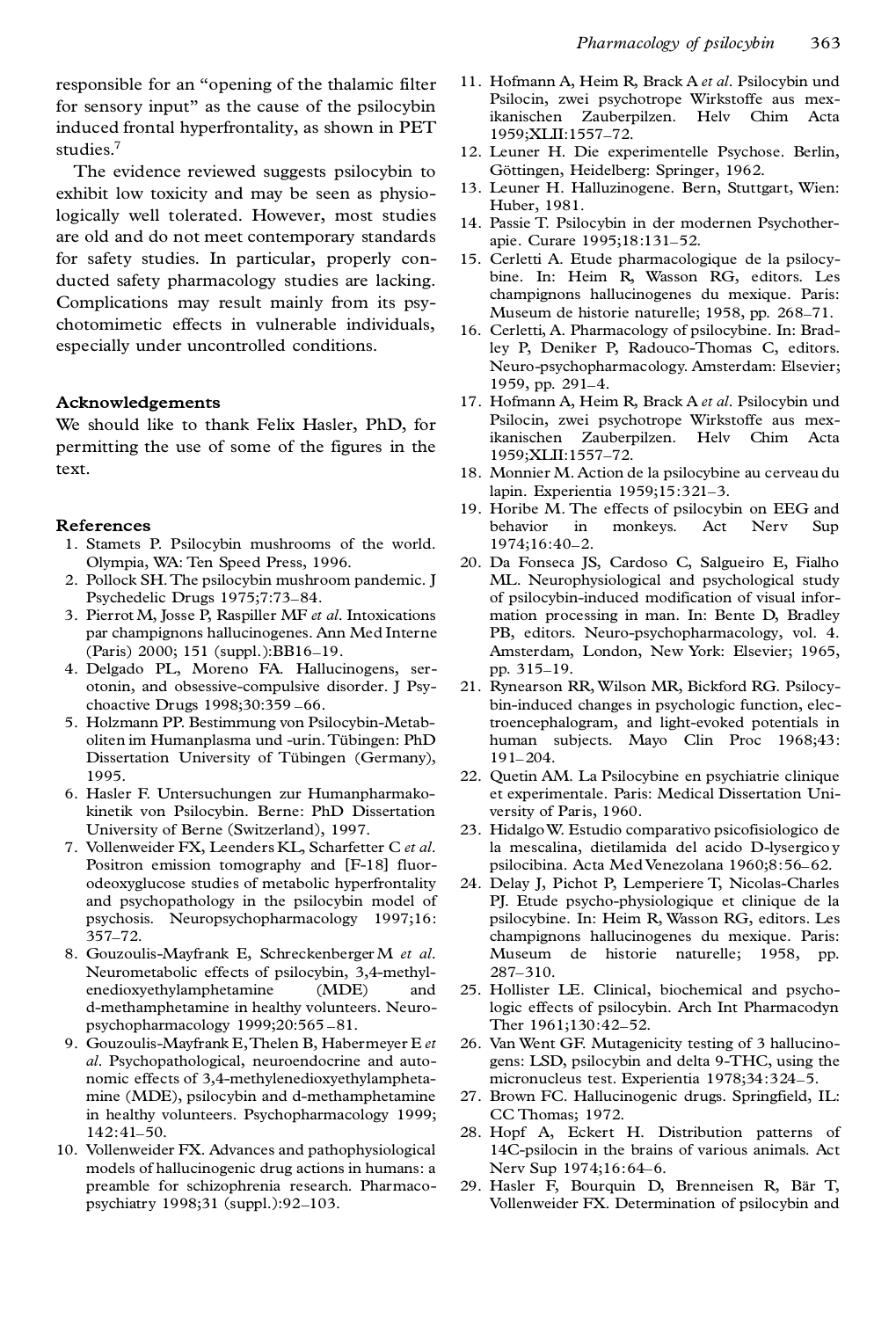4-hydroxyindole-3-acetic acid in plasma by HPLC-ECD and pharmacokinetic profiles of oral and intravenous psilocybin in man. Pharm Acta Helv 1997;72:175 –84.

- 30. Horita A. Some biochemical studies on psilocybin and psilocin. J Neuropsychiatry 1963;4:270–3.
- 31. Eindvindvik K, Rasmussen KE. Handling of psilocybin and psilocin by everted sacs of rat jejunum and colon. Acta Pharm Nord 1989;1:295–302.
- 32. Laatsch H. Zur Pharmakologie von Psilocybin und Psilocin. In: Liggenstorfer R, Rätsch C, editors. Maria Sabina-Botin der heiligen Pilze. Solothurn, Löhrbach: Nachtschatten; 1996, pp. 193-202.
- 33. Isbell H. Comparison of the reactions induced by psilocybin and LSD-25 in man. Psychopharmacologia 1959;1:29–38.
- 34. Wolbach AB, Miner EJ, Isbell H. Comparison of psilocin with psilocybin, mescaline and LSD-25. Psychopharmacologia 1962;3:219–23.
- 35. Abramson HA, Jarvik ME, Gorin MH, Hirsch MW. Lysergic acid diethylamide (LSD 25): XVII. Tolerance development and its relationship to a theory of psychosis. J Psychol 1956;41:81–6.
- 36. Balestrieri, C. On the action mechanisms of LSD 25. In: Abramson HA, editor. The use of LSD in psychotherapy and alcoholism. Indianapolis, New York, Kansas City: Bobbs Merrill; 1967, pp. 653–60.
- 37. Isbell H, Wolbach AB, Wikler A, Miner EJ. Cross tolerance between LSD and psilocybin. Psychopharmacologia 1961;2:147–59.
- 38. Abramson HA, Rolo A. Lysergic acid diethylamide (LSD-25): XXXVIII. Comparison with actions of

methysergide and psilocybin on test subjects. J Asthma Res 1965;3:81–96.

- 39. McKenna DJ, Repke DB, Peroutka SJ. Differential interactions of indolealkylamines with 5-hydroxytryptamines receptor subtypes. Neuropsychopharmacology 1990;29:193 –8.
- 40. Creese I, Burt DR, Snyder SH. The dopamine receptor: differential bindingof d-LSD and related agents to agonist and antagonist states. Life Sci 1975;17:15–20.
- 41. Vollenweider FX, Vollenweider-Scherpenhuysen MFI, Bäbler A, Vogel H, Hell D. Psilocybin induces schizophrenia-like psychosis in humans via ser otonin-2 agonist action. Neuroreport 1998;9: 3897–902.
- 42. Vollenweider FX, Vontobel P, Hell D, Leenders KL. 5-HAT modulation of dopamine release in basal ganglia in psilocybin-induced psychosis in man—a PET study with [<sup>11</sup>C]raclopride. Neuropsychopharmacology 1999;20:424 –33.
- 43. Joyce JN. The dopamine hypothesis of schizophrenia: limbic interactions with serotonin and norepinephrine. Psychopharmacology 1993;112: S16–34.
- 44. Kapur S, Remington G. Serotonin-dopamine interaction and its relevance to schizophrenia. Am J Psychiatry 1996;153:466 –76.
- 45. Aghajanian GK. LSD and phenethylamine hallucinogens: common sites of neuronal action. In: Pletscher A, Ladewig D, editors. 50 years of LSD. Current status and perspectives of hallucinogens. New York, London: Parthenon; 1994, pp. 27–42.